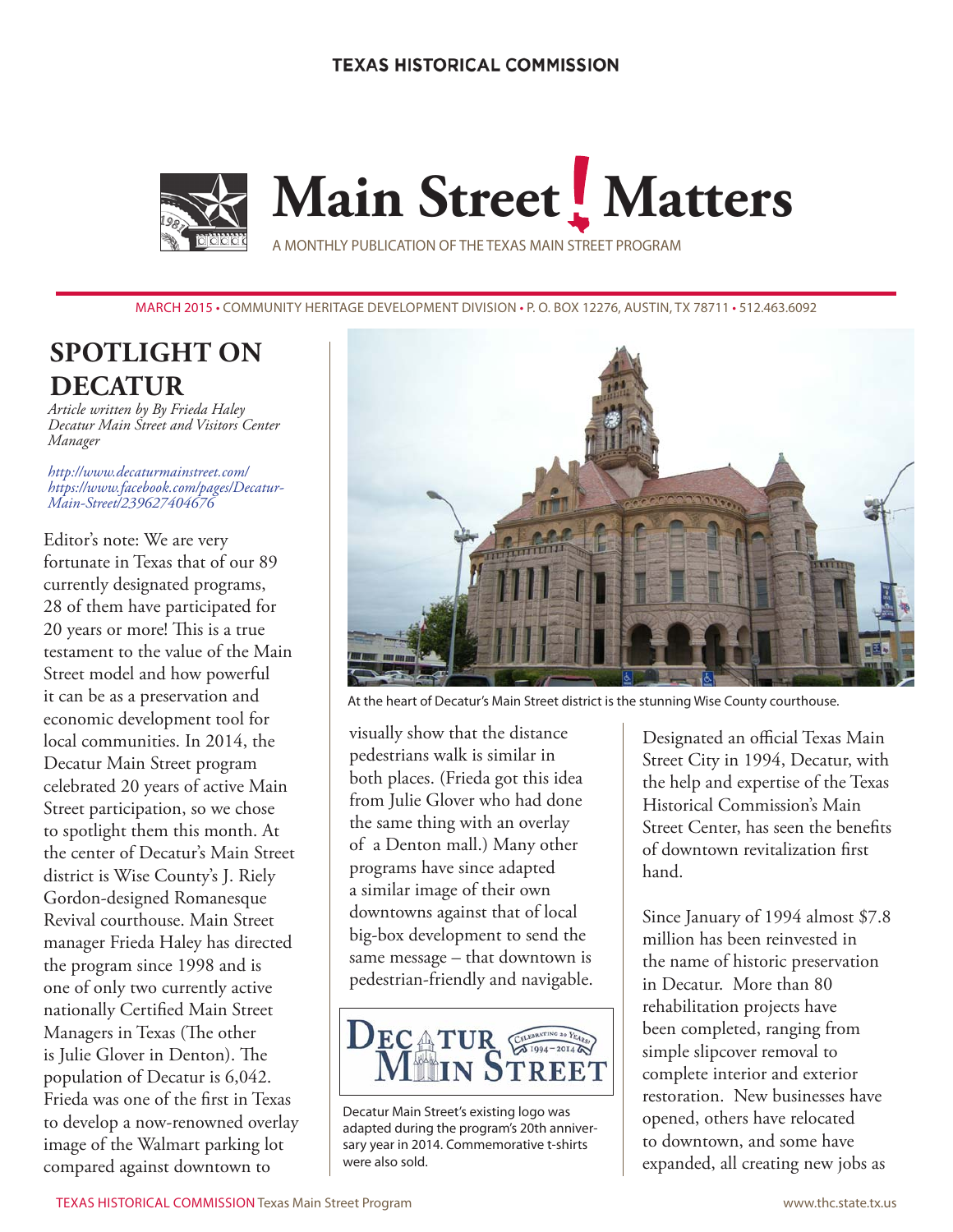a benefit. New programs and events have brought old and new friends downtown again. Now beginning its 21st year, the program is a work in progress with many stories to tell and many yet to come.

We've used a lot of techniques to address some of our parking issues in downtown. Some of the issues are perceived; some are real due in part to the fact that the city does not own the most appropriate land suitable for parking surrounding downtown. As I mentioned in my annual 10 Criteria report this year:

"The downtown area is FULL of cars day and night! What a great problem to have-but it is a problem. Efforts are moving forward with a parking survey to determine how many people park downtown on a regular basis and where and how many spaces are actually available to visitors. Once the data is compiled, it will be presented to city council along with ideas to help provide

additional off-square parking and signage." A new map that includes parking information was developed last fall with the help of the city planning department and placed into shops in the Main Street district. Many of these ideas have been discussed for quite a long time and they became priority projects during our Main Street retreat in 2013.

We are also proud of the many events that we host downtown, including our annual Wine Swirl and the Lucky to be Local campaign. The Decatur Swirl was created after the model, of two other Main Street cities wine events, The Georgetown Swirl and Clifton Swirl, and are designed to be a fundraiser for the program after budget cuts in 2008 slashed the marketing and promotion budget in half. Now headed into its fifth year the event raises over \$5,000.



This map is one of the techniques being used to better manage downtown parking in Decatur.



Primarily a retail shopping promotion, stores host local and regional wineries paired with downtown and local food establishments for tastes. The event has sold out the last 2 years, bringing new people to downtown for a fun event and a great cause.

Lucky to be Local is a new way to look at an established event called Lucky 7, which was designed more than 25 years ago to keep locals in town instead of heading to the Metroplex the day after Thanksgiving. Lucky 7 focuses on all-day sales, starting with the best discounts on a percentage of 7 like 57% off from 7 a.m. until 8 a.m. Most participating stores are open from 7 a.m. to 7 p.m. Lucky to be Local was primarily a co-operative advertising opportunity for downtown merchants to let locals know what they would be offering and remind folks how Lucky they are to have so many great things right here in downtown!

The Main Street program has proven to be a vital component in Decatur's efforts to revitalize our historic downtown, finding ways to welcome growth while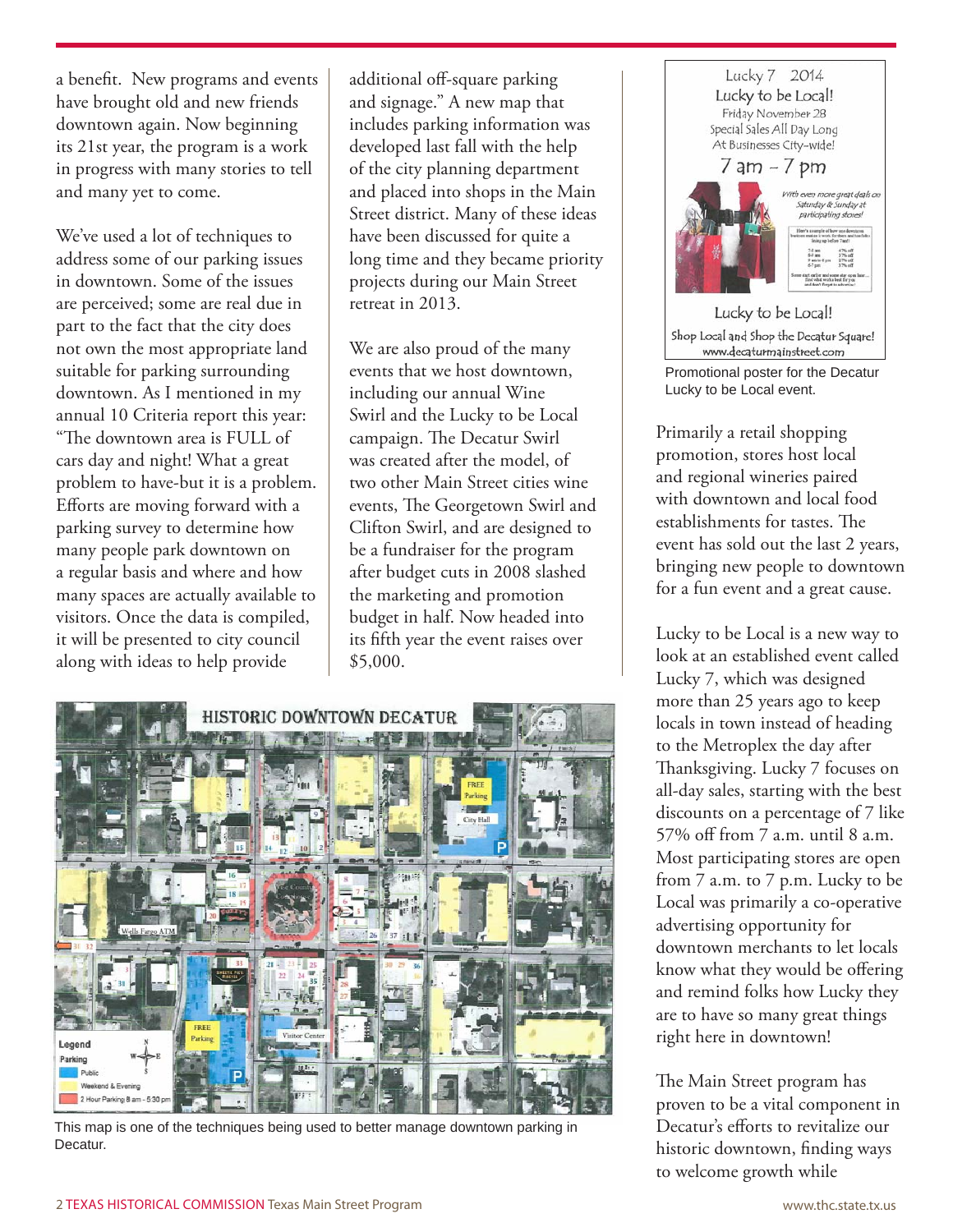protecting the heart of our community, utilizing the four point approach of Organization, Promotion, Design, and Economic Restructuring in the context of historic preservation.

Decatur's Main Street Program is housed in the historic 1939 WPA Post Office building and Decatur Visitor Center. The Decatur Visitor Center project was the vision of the Decatur Main Street Advisory Board, and it officially opened in June 2007.

The Decatur Visitor Center project started with a \$50,000 private donation that was then matched by the city with total funds allocated of \$125,000. The Main Street Board's goal for the center is to highlight all that Decatur, Wise County, and Texas have to offer for visitors. In addition to the lobby space, which features the original WPA Post Office Mural, visitors can get information 24 hours a day on the old post office loading dock in the rear of the building. The building is also

available to the public for rentals and is used for meetings and small family gatherings in addition to community events.

*(Additional information provided by the THC Texas Historic Courthouse Preservation Program)* Wise County has a program-approved Master Plan for their historic courthouse and is eligible to apply for grant funding through our Texas Historic Courthouse Preservation Program. The Wise County Courthouse is one of J. Riely Gordon's characteristic Romanesque Revival courthouses.

# **CONDUCTING MAIN STREET BUILDING AND BUSINESS INVENTORIES**

*Article written by Emily Koller, Texas Main Street Planner*

I asked a colleague about the value of having a good inventory of your downtown buildings and

businesses. Can you tell me in a couple of sentences why it is so important? The answer: "It's so basic. A building inventory is the most basic thing about Main Street work. It is like going grocery shopping without a list and no idea what you have at home." In other words, you need to know what you have in order to get the things that you need!

It is a point worth reiterating. An inventory of your downtown properties and businesses is essential to a thorough understanding of the physical and economic makeup of your commercial district. When combined with demographic data, a good inventory becomes a tool that can help you identify economic opportunities for your Main Street, respond to all real estate and development-related inquires and projects with accurate and historically appropriate information, and track trends and progress over time.

Unfortunately there are not many tools available that make



The overlay of Wal-Mart on top of Decatur's downtown shows that the distance pedestrians walk is similar in both places.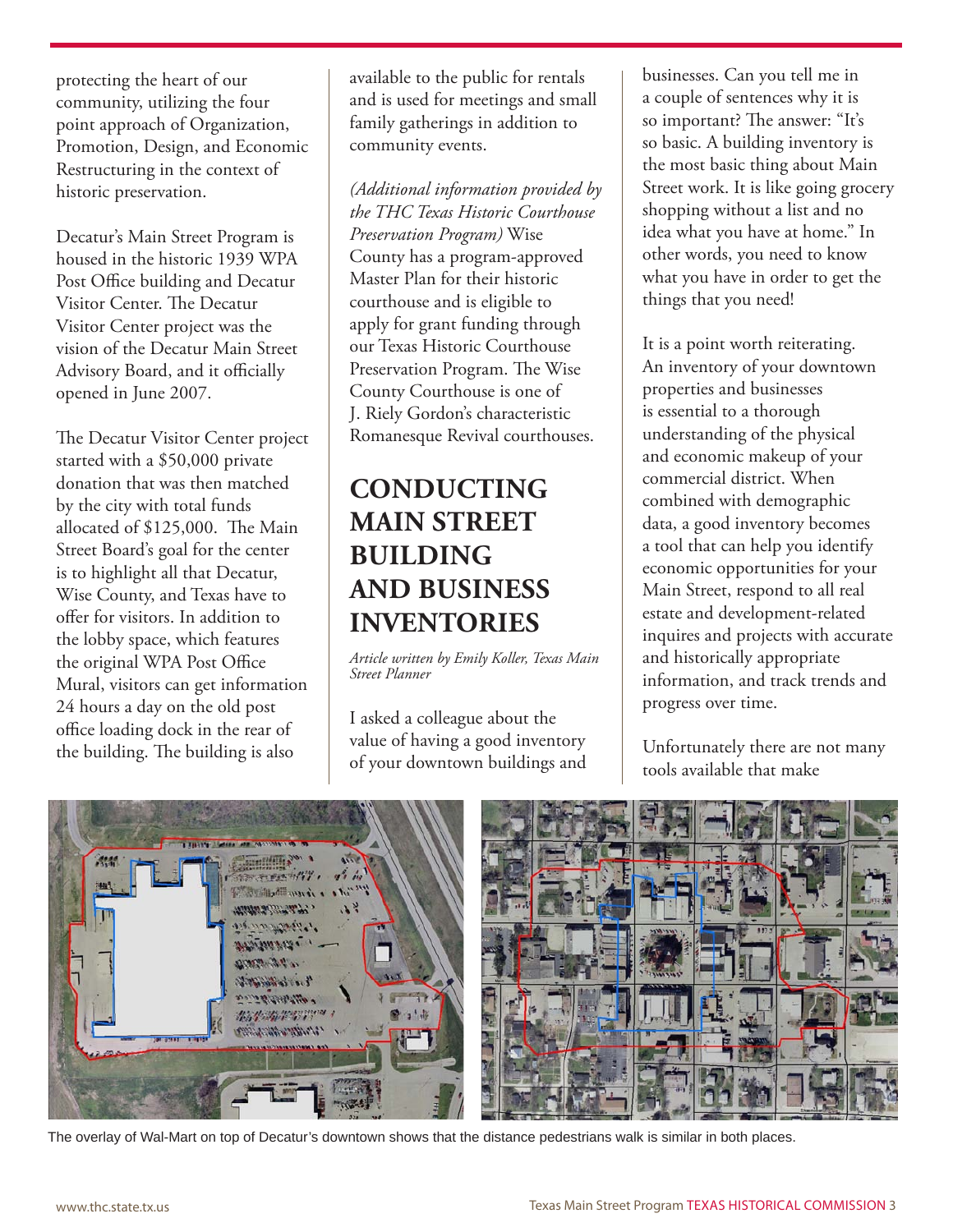the process of creating an inventory and, more importantly, maintaining it, easy and efficient. The type of data that is recommended to be collected is extensive and is generated from a variety of sources. In order for it to be useful, it also has to be in a format that can be easily searched and queried. And to complicate matters even more, there really are two different inventories that are needed—building and business.

So what are the important differences? And why aren't they one and the same?

First, a business inventory tracks the businesses! These are the most important building blocks for a downtown revitalization program. Unfortunately businesses come and go, so the data tracked through a business survey is different from that collected for a building inventory. The business inventory is critical, though, because it is the first step in analyzing your commercial area's market, a process that will help guide business assistance and recruitment programs, marketing efforts, and identification of new economic opportunities. Once you have completed a comprehensive survey, future outreach to businesses can be a more-concise needs assessment.

The building inventory, on the other hand, is used to create a complete understanding of the district's physical fabric. It includes the architectural styles, the state of repair, special incentive programs available for each property, and any historic designations. It can also serve as a repository for



A building and business inventory is an essential tool for any Main Street program. The property information collected provides a data-driven analysis of what is going on with the downtown economy.

historical information, including photographs and building improvements so one can track the changes over time. A building inventory should, when completed correctly, only need minor updates over time such as when a change of ownership or major rehabilitation project occurs.

While this sounds like a lot of work, inventories are great projects for the Design and Economic Restructuring committees. It is essential for the Design committee to have a complete understanding of the district's physical fabric. Because of the historic research necessary, it is a way to involve historians and volunteers in the program who are most interested in the history of downtown. The Economic Restructuring committee can be a difficult committee to engage with volunteer activities, but asking members to visit a few businesses and conduct the survey is easy and very useful. It also helps to raise the profile of the program, especially new Main Streets, when

board and committee members are out visiting property owners and businesses and asking them about their specific needs.

### **Getting Started**

The simplest way to get started with both inventories is to capture the basic data from the County Appraisal District. The CAD data is the most accurate parcel information available —it provides the site address, ownership information, building square footage, property values, and the last few deed transactions. Every appraisal district employs a mapping specialist who maintains the property data in both a database format and usually a mapping format. Depending on the way the individual county stores this, it is usually possible to request the parcel information for a specific geographic area as a map and a spreadsheet. The most valuable aspect of this is the alignment of the property owner and building improvements with the correct site address. This in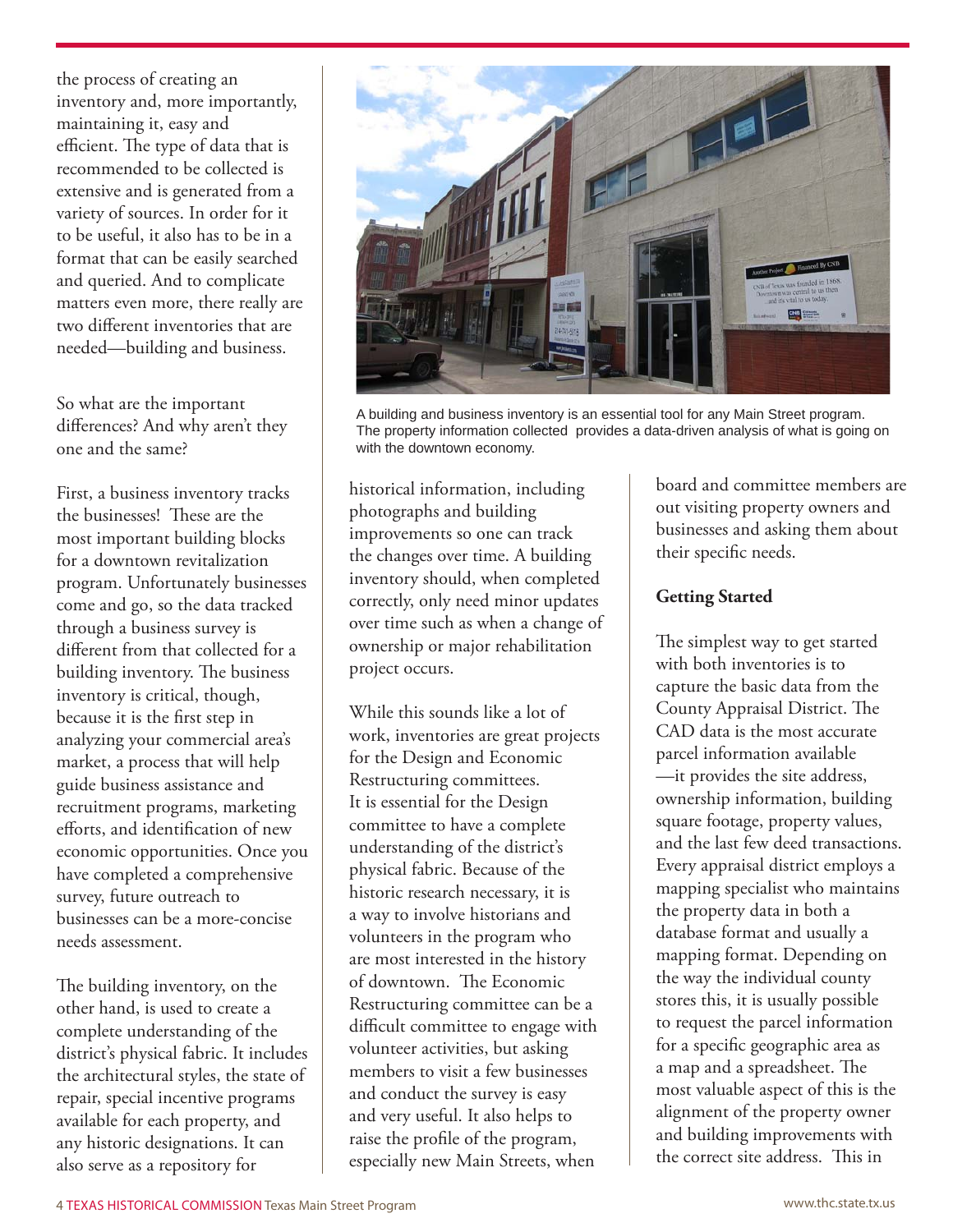turn serves as the foundation for your inventories. If your city has a planning department they will also utilize mapping software—typically GIS or Geographic Information System —so they can be helpful in producing a map and spreadsheet with all the downtown parcels identified. However, they also rely on the county tax roll data for ownership information so you will get the same information from either source.

Some counties may only provide the data in GIS format. The file size will be very large and will require GIS software to manipulate. In this case, staff with the Texas Main Street Program can create the spreadsheet and map for you, or you may be able to work with your local planning department to do the same.

At this point, you will have to decide which organizational system you want to use for the data. At the very minimum, maintain the building information in a spreadsheet format where you can add additional columns to include important information like zoning, historic district, available incentives, etc. If you use a spreadsheet, you'll need to create a separate one to serve as the foundation for your business inventory.

Any off-the-shelf database like Microsoft Access will work to combine the information for both inventories. This can be time consuming to create, but is an ideal project for an intern.

There are also several different types of professional tools marketed to downtown professionals to assist with organizing and storing data—they use either a database framework or a mapping framework to display information. Other tools feature mapping capabilities and are designed to make the historic resource survey process efficient. Some of the most recently developed tools use web-based interfaces featuring Google mapping technology to record and display properties.

#### **Tracking Down the Details**

Once you are confident that you have an accurate list of properties, you can start collecting the details. Some programs conduct a mailing to business and property owners, but a complete inventory will likely require some combination of a mailing and personal contact. This is where your volunteers will be useful and, they in turn, should find the work rewarding and interesting. Most downtown programs utilize a form for each inventory, and the Texas Main

Street Program has recently created sample forms for your use. The most efficient way to execute the survey is to assign volunteers by address—Economic Restructuring committee members can reach out to businesses using the business survey form and Design committee members can reach out to property owners with the building survey form. Complete any information in advance that is repetitious in the forms (like address, ownership, current tenant, etc.). If you receive complete information from a mailing, it may make sense to only assign a section to your volunteers, like building history and photographs.

Speaking of photographs, these are essential to your inventory work. Photographing every building in your commercial district when compiling the inventory will provide a snapshot of the district at that point in time. If you conduct a building inventory when you start your revitalization program, you'll have some great before images to contrast with later achievements. Historic photographs are also very



In order to sell downtown to potential investors, it is critical that you know what you have and what you need. A good inventory captures this information and then communicates it to the market.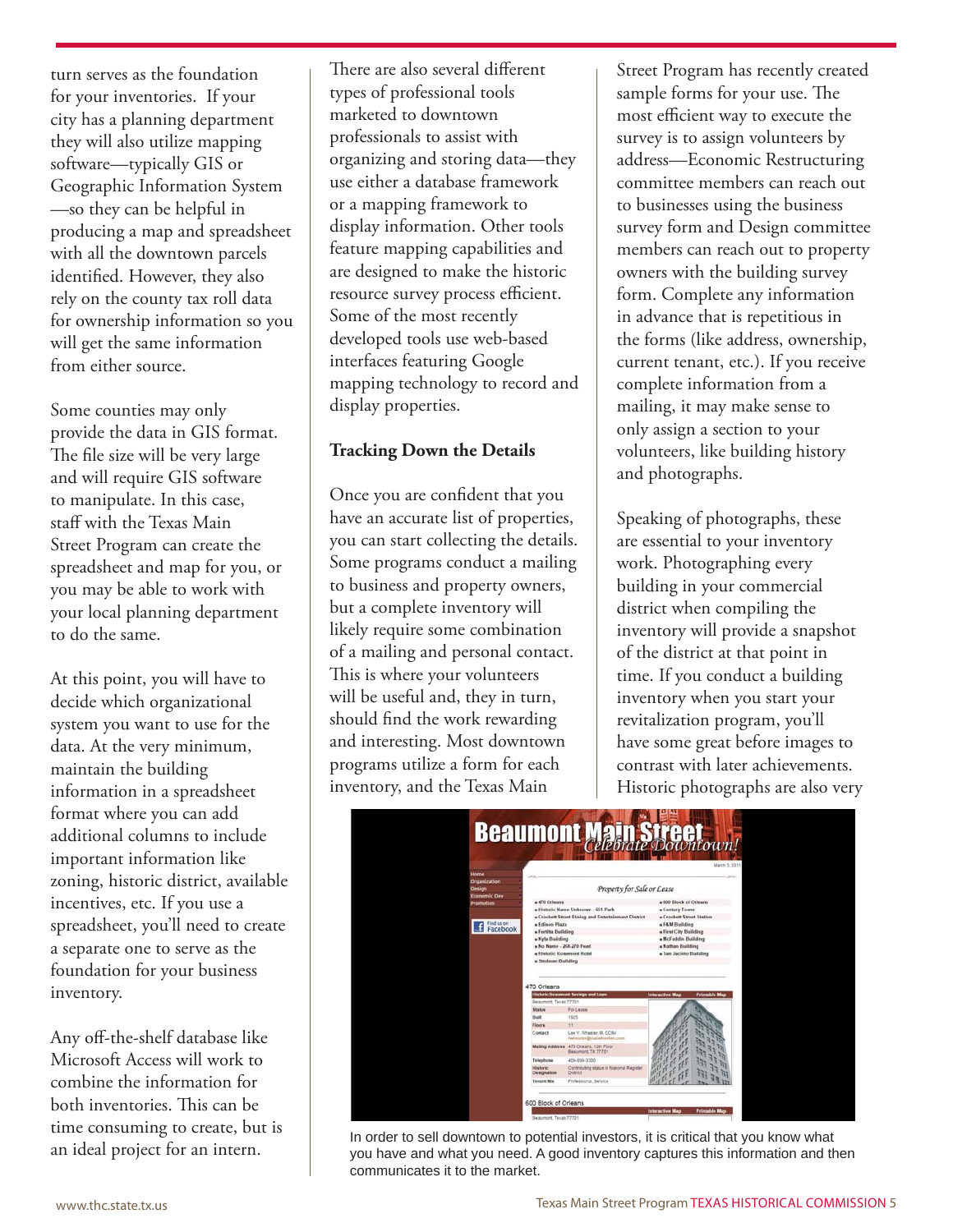important. These provide the basis for any rehabilitation work and should be easily accessible to any group making design decisions about downtown including your design committee, historic preservation commission, and city planning department. Generally a building inventory should include:

- Property Owner
- Current Tenant
- Physical Condition
- **Building Amenities**
- **Building Restrictions**
- **History**
- Photographs

A business inventory should include:

- Business Owner
- Business Name/Concept
- **Employee Information**
- Lease Rate
- Physical Characteristics of Lease Space (Size and Condition)
- Parking Availability
- Target Market
- **Hours**
- Advertising Efforts
- Sales Revenue

#### **Putting it all Together**

Once you've done the hard work and gathered all of this information, you can start to use it strategically. You'll be able to provide big-picture information for planning purposes like building stock quality, business mix, and the target market. You'll also be able to mine the details like sales per square foot, lease rates, and number of employees by profession in downtown.

Missoula Downtown, in Missoula, Montana, has created an excellent summary of the findings of their business and building inventory that serves as great example: [http://](http://www.missouladowntown.com/) [www.missouladowntown.com/](http://www.missouladowntown.com/). The inventories will also provide accurate information to help you market downtown properties in a variety of outlets. Tracking vacancies in a database format allows for a quick report that can be used to update the website, feature in marketing materials, or provide quickly in an email to an interested investor. See Beaumont Main Street's Property listing for a good example of how to feature the information collected in a building inventory: [http://www.](http://www.beaumontmainstreet.com/econdev_property.php) [beaumontmainstreet.com/econdev\\_](http://www.beaumontmainstreet.com/econdev_property.php) [property.php](http://www.beaumontmainstreet.com/econdev_property.php).

For questions and to receive the survey forms, Main Street managers should contact Emily Koller [emily.](mailto:emily.koller%40thc.state.tx.us?subject=) [koller@thc.state.tx.us](mailto:emily.koller%40thc.state.tx.us?subject=) or Brian O'Connor [brian.oconnor@thc.](mailto:brian.oconnor%40thc.state.tx.us?subject=) [state.tx.us](mailto:brian.oconnor%40thc.state.tx.us?subject=).

# **CELEBRATING OUR VOLUNTEERS**

*We continue to spotlight in each edition of Main Street Matters those volunteers whose contributions and dedication are so important to the success of local programs. If you would like to honor a special volunteer with a spotlight, please send a short narrative and images to [debra.](mailto:debra.drescher%40thc.state.tx.us?subject=) [drescher@thc.state.tx.us.](mailto:debra.drescher%40thc.state.tx.us?subject=)*

#### **Mary Valva, San Angelo Main Street Program**

*Information provided by San Angelo Main Street Manager Del Velasquez* Mary Valva has served as a volunteer for Downtown San

Angelo (DSA) for eight-plus years. Mary has gone above and beyond in helping to promote our Main Street program. Her eagerness to lend a hand whenever and wherever needed has been exemplary. Mrs. Valva is owner of The Glass Prism, art glass studio and gallery, located at 225 S. Chadbourne. Her business specializes in stained and fused glass creations, and she offers classes throughout the year.



Mary Valva mans the DSA booth at the Art-Ober-Fest ASU Homecoming Parade and festivities.

Mary took the lead in coordination of the monthly Art Walk for the last six years. Whether it involves coordinating trolley stop sign set-up, art walk map design and distribution, collaboration with art walk participants, and promotions and marketing, Mary approaches every task in a positive enthusiastic manner. She has also volunteered to serve as block captain. Whenever we need to get the word out on promotions, she is ready to walk the street to hand-deliver fliers and she is always ready to welcome new businesses to the downtown area. Angelo State University selected Mary to serve as a liaison with DSA when obtaining student volunteers. Additionally, she has volunteered to appear on our local news show to provide information on Downtown San Angelo activities.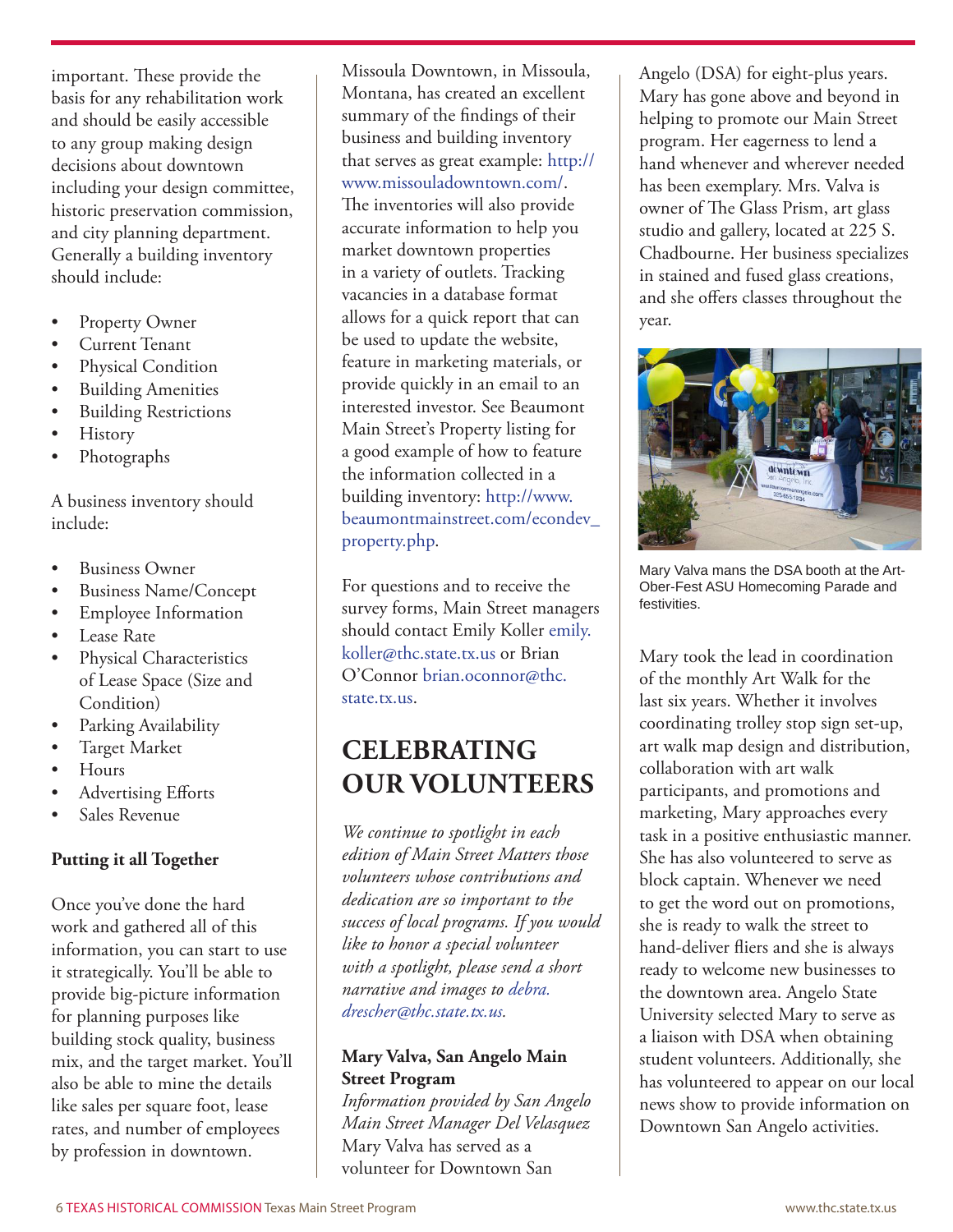When it comes to designing and creating unique stained glass awards for outgoing board members and officers, she has stepped up to the plate.

#### **Shelly Preston, Childress Main Street Program**

*Information provided by Childress Main Street Manager Susan Leary*

Shelly serves on our Advisory Board and is a co-chair on the Promotion Committee and Organization Committee. She has rarely missed any meetings and is the member that calls or comes by when she does miss to see what she needs to be doing or how she can help. She is a wife, mother of two children under 10 years of age, a major component in her family-owned insurance business, and heavily involved in the restoration of the Palace Theatre in Childress. As well, she serves as vice president of the Childress Theatre Company, president of Childress Women's Council, vice president of Childress Teacher/ Parent Organization, and deacon in her church.

Shelly is our creative design person with fliers and art work. She creates all of the Main Street activity fliers and does so without being asked. Very often they are in my email the morning after a meeting, and she then makes sure they are what we want and if not, makes changes quickly. As we all know, publicity is our mainstay. Shelly is also a guru with Facebook and is an administrator on our page. She posts routinely on our page and makes sure everything stays updated.





The Advisory Boards of both the Plainview (right) and Colorado City Main Street Programs (left) held their respective planning retreats and training for new board members at the first of March. There were good turnouts for both meetings, with elected officials and city management also in attendance.

In 2013 Shelly was named Woman of the Year for Childress. Although



Shelly Preston (left), Childress volunteer and Susan Leary, Childress Main Street manager, as they decorated for the banquet where she received the Woman of the Year award.

this award is normally given to a person who is older, the committee making the selection thought Shelly was the perfect recipient. Her work in the first year of Childress' involvement with Texas Main Street was considered when making their decision. Shelly is a giving and compassionate person who cares deeply about Childress and its further growth and development. She is an asset not just to the Main Street Program, but to the City of Childress and its residents.

While looking for a picture of Shelly, I realized, she is the one taking most of our pictures too! She rocks as the mainstay for our program!

# **MAIN STREET PROFESSIONAL DEVELOPMENT**

**March 30–April 2, 2015 National Main Streets Conference Atlanta, GA**

[http://www.preservationnation.](http://www.preservationnation.org/main-street/training/conference/) [org/main-street/training/](http://www.preservationnation.org/main-street/training/conference/) [conference/](http://www.preservationnation.org/main-street/training/conference/)



**August 4–7, 2015 San Marcos, TX**

Texas Main Street New Manager Training Start at 8 a.m. on August 4th and end at noon on August 5th.

All Manager Professional Development Start at 1 p.m. on August 5th and end at noon on August 7th.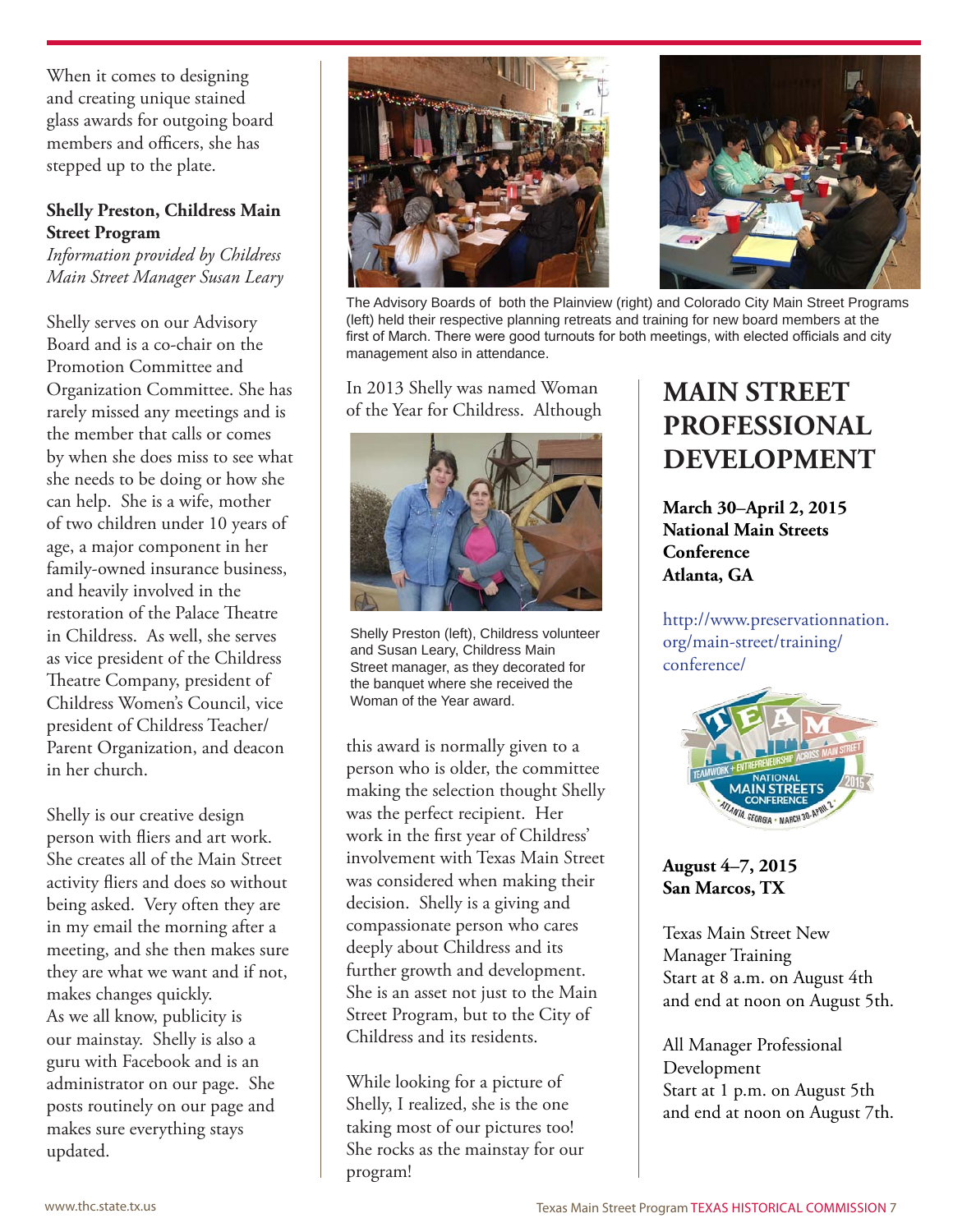# **MAIN STREET EVENTS**

**BEAUMONT Young Audiences National Art in Education Week Week of March 16–20, 2015**

We are partnering with Young Audiences of Southeast Texas and the Art Museum of Southeast Texas to offer an after school event in conjunction with this week and the Art Museum's After School program.

### **BEEVILLE Market and Main March 28, 2015**

Beeville Main Street is hosting Market & Main on March 28, 2015 from 9 a.m.–2 p.m. in downtown Beeville.

**Cajun Festival Saturday, March 28, 2015 11 a.m.–7 pm** [http://www.celina-tx.gov/index.](http://www.celina-tx.gov/index.aspx?nid=987) [aspx?nid=987](http://www.celina-tx.gov/index.aspx?nid=987)

### **CORSICANA Second Saturday Event March 14, 2015**

Second Saturday Event with car show, band, vendor trade show, food trucks, and bike race.

# **EAGLE PASS Fiesta de Amistad Celebration March 20 – 28, 2015**

Located in downtown Eagle Pass/Shelby Park. Various locations for events, visit

<http://www.eaglepasstexas.com/> for schedule. The International Friendship Festival is an event

of the Eagle Pass Chamber of Commerce with collaboration from the City of Eagle Pass, the Eagle Pass Lions Club, and EP/ PN Good Neighbor Council.

### **FARMERSVILLE Farmers & Fleas Market Every first Saturday**

This is a combination farmers market and flea market, held downtown in our restored historic Onion Shed, on the first Saturday of the month. Sales hours are 9 a.m.–3 p.m. [http://www.](http://www.farmersvilletx.com/main_street_2/farmers_and_fleas_market/index.php) [farmersvilletx.com/main\\_street\\_2/](http://www.farmersvilletx.com/main_street_2/farmers_and_fleas_market/index.php) [farmers\\_and\\_fleas\\_market/index.](http://www.farmersvilletx.com/main_street_2/farmers_and_fleas_market/index.php) [php](http://www.farmersvilletx.com/main_street_2/farmers_and_fleas_market/index.php)

### **Jazz on Main March 21, 2015**

Inaugural event, live music featuring four bands, and paying homage to jazz guitarist (and Farmersville native) Herb Ellis [http://farmersvilletx.com/main\\_](http://farmersvilletx.com/main_street_2/jazz_on_main_concert.php) [street\\_2/jazz\\_on\\_main\\_concert.](http://farmersvilletx.com/main_street_2/jazz_on_main_concert.php) [php](http://farmersvilletx.com/main_street_2/jazz_on_main_concert.php)

# **GLADEWATER Bricks & Bloom**

**March 28, 2015** Opens at 9 a.m. Come purchase your supplies for spring; flowers, gardening items, spring décor, and expert advice will be available to all who attend. [https://www.facebook.com/](https://www.facebook.com/events/334417626604432/) events/334417626604432/

# **GONZALES Lunch and Learn Meeting March 11, 2015**

Main Street Advisory Board and Gonzales Economic Development Corporation have invited Valerie Magolan of the Texas Historical Commission's Tax Credit Program to present her program. [http://www.gonzalestexas.com/](http://www.gonzalestexas.com/event/1279/) [event/1279/](http://www.gonzalestexas.com/event/1279/)

#### **GRAPEVINE Jazz Wine Trains March 20 & 21, 2015**

Raise a glass and ride the rails on the Grapevine Vintage Railroad. This train experience is fun for guests ages 21 and up. One of the most popular annual springtime events in Grapevine, this one-of-a-kind wine tasting experience features live jazz entertainment, a delicious boxed dinner, a souvenir wine glass, and samplings of Grapevine wines. [www.GrapevineTexasUSA.com/](www.GrapevineTexasUSA.com/JazzWineTrains) [JazzWineTrains](www.GrapevineTexasUSA.com/JazzWineTrains)

## **GREENVILLE**

**March 11, 2015 March Concert at Greenville Municipal Auditorium, Don Williams**

[http://www.showtimeatthegma.](http://www.showtimeatthegma.com/) [com/](http://www.showtimeatthegma.com/)

# **March Concerts at the**

**Texan Theater** [http://www.](http://www.texantheatergreenville.com/) [texantheatergreenville.com/](http://www.texantheatergreenville.com/) March 20, 2015, Jef Plankenhorn March 22, 2015, Mark Willis March 29, 2015, Michael Peterson

## **KILGORE Spring Shop Hop March 21, 2015**

[https://www.facebook.com/](https://www.facebook.com/events/816659475062776) [events/816659475062776](https://www.facebook.com/events/816659475062776)

Hop from shop to shop, enjoying new spring merchandise, refreshments, and a good time